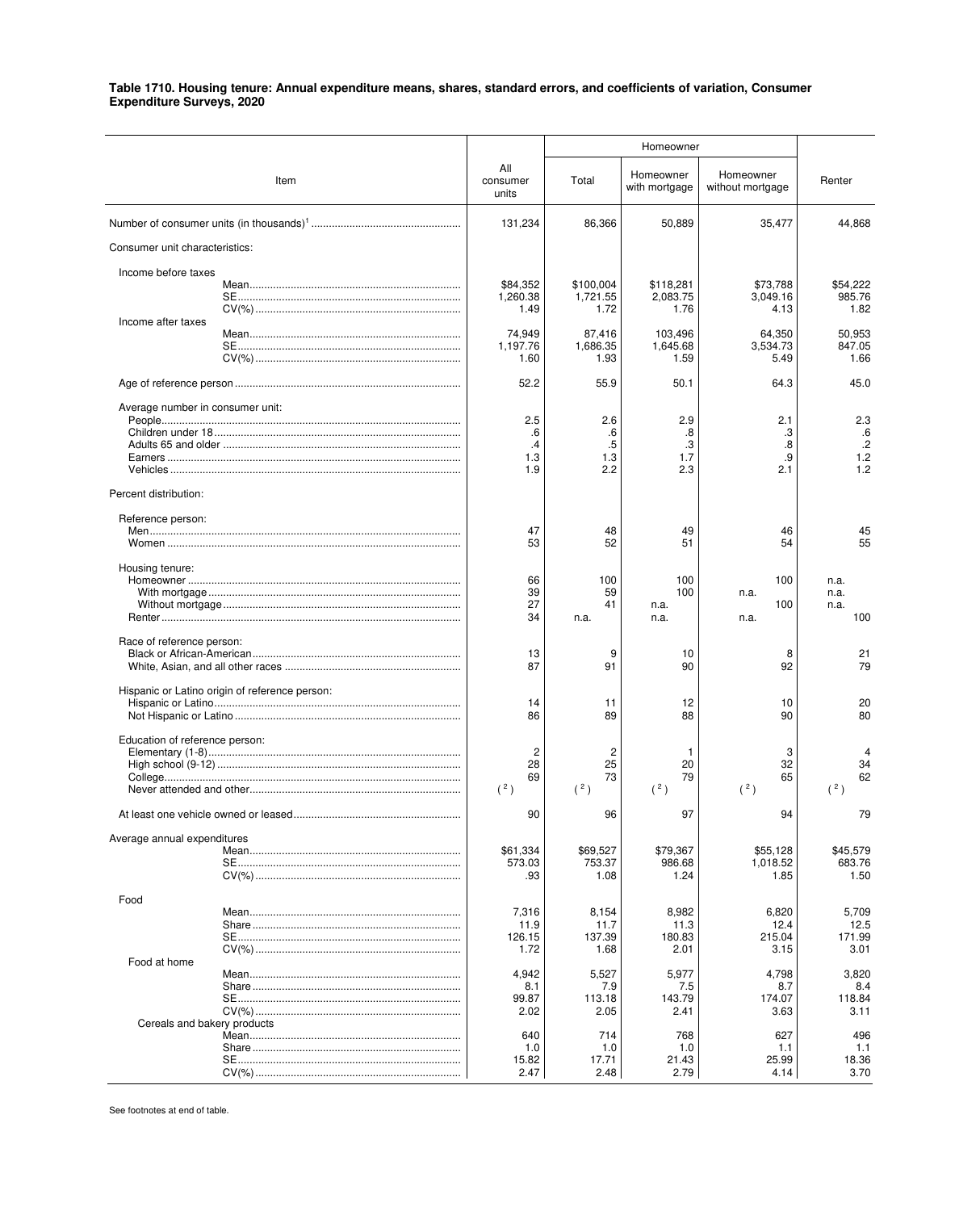|                                |                             |                          | Homeowner     |                            |                               |               |
|--------------------------------|-----------------------------|--------------------------|---------------|----------------------------|-------------------------------|---------------|
|                                | Item                        | All<br>consumer<br>units | Total         | Homeowner<br>with mortgage | Homeowner<br>without mortgage | Renter        |
|                                | Cereals and cereal products |                          |               |                            |                               |               |
|                                |                             | 212                      | 233           | 255                        | 197                           | 171           |
|                                |                             | .3<br>5.46               | .3<br>5.97    | .3<br>9.26                 | .4<br>8.71                    | .4<br>9.77    |
|                                |                             | 2.58                     | 2.56          | 3.63                       | 4.43                          | 5.70          |
| <b>Bakery products</b>         |                             |                          |               |                            |                               |               |
|                                |                             | 428                      | 482           | 513                        | 431                           | 325           |
|                                |                             | .7                       | .7            | .6                         | 8.                            | .7            |
|                                |                             | 11.31<br>2.64            | 13.15<br>2.73 | 15.44<br>3.01              | 19.89<br>4.62                 | 12.13<br>3.73 |
| Meats, poultry, fish, and eggs |                             |                          |               |                            |                               |               |
|                                |                             | 1,075                    | 1,216         | 1,324                      | 1,042                         | 805           |
|                                |                             | 1.8                      | 1.7           | 1.7                        | 1.9                           | 1.8           |
|                                |                             | 26.77<br>2.49            | 32.34<br>2.66 | 44.86<br>3.39              | 53.52<br>5.13                 | 33.63<br>4.18 |
| Beef                           |                             |                          |               |                            |                               |               |
|                                |                             | 296                      | 345           | 381                        | 288                           | 202           |
|                                |                             | .5                       | .5            | .5                         | .5                            | $\cdot$       |
|                                |                             | 10.79<br>3.65            | 13.28<br>3.85 | 18.84<br>4.95              | 24.75<br>8.60                 | 14.49<br>7.19 |
| Pork                           |                             |                          |               |                            |                               |               |
|                                |                             | 214                      | 250           | 263                        | 228                           | 147           |
|                                |                             | .3                       | .4            | .3                         | 4                             | .3            |
|                                |                             | 9.78<br>4.56             | 14.26<br>5.71 | 20.14<br>7.66              | 16.10<br>7.05                 | 9.03<br>6.15  |
| Other meats                    |                             |                          |               |                            |                               |               |
|                                |                             | 142                      | 162           | 175                        | 140                           | 104           |
|                                |                             | .2                       | .2            | .2                         | .3                            | $\cdot$       |
|                                |                             | 4.83<br>3.40             | 5.64<br>3.48  | 7.63<br>4.35               | 9.45<br>6.74                  | 5.63<br>5.43  |
| Poultry                        |                             |                          |               |                            |                               |               |
|                                |                             | 189                      | 201           | 224                        | 164                           | 167           |
|                                |                             | .3                       | .3            | .3                         | .3                            | .4            |
|                                |                             | 7.30<br>3.86             | 7.33<br>3.65  | 8.98<br>4.01               | 9.86<br>6.01                  | 12.80<br>7.69 |
| Fish and seafood               |                             |                          |               |                            |                               |               |
|                                |                             | 170                      | 188           | 205                        | 162                           | 135           |
|                                |                             | .3                       | .3            | .3                         | .3                            | .3            |
|                                |                             | 7.72<br>4.54             | 10.24<br>5.44 | 13.75<br>6.72              | 11.43<br>7.07                 | 9.19<br>6.79  |
| Eggs                           |                             |                          |               |                            |                               |               |
|                                |                             | 64                       | 70            | 77                         | 60                            | 51            |
|                                |                             | $\cdot$ 1                | $\cdot$ 1     | .1                         | .1                            | $\cdot$ 1     |
|                                |                             | 2.05<br>3.22             | 2.56<br>3.63  | 3.08<br>4.02               | 4.19<br>6.97                  | 3.52<br>6.86  |
| Dairy products                 |                             |                          |               |                            |                               |               |
|                                |                             | 474                      | 531           | 573                        | 463                           | 364           |
|                                |                             | .8                       | .8            | .7                         | .8                            | .8            |
|                                |                             | 9.49<br>2.00             | 11.26<br>2.12 | 17.88<br>3.12              | 16.31<br>3.52                 | 12.74<br>3.50 |
| Fresh milk and cream           |                             |                          |               |                            |                               |               |
|                                |                             | 147                      | 159           | 171                        | 141                           | 122           |
|                                |                             | .2                       | .2            | .2                         | .3                            | .3            |
|                                |                             | 3.70<br>2.52             | 4.10<br>2.57  | 5.49<br>3.21               | 5.43<br>3.86                  | 4.86<br>3.97  |
| Other dairy products           |                             |                          |               |                            |                               |               |
|                                |                             | 327                      | 371           | 401                        | 323                           | 242           |
|                                |                             | .5                       | .5            | .5                         | .6                            | .5            |
|                                |                             | 7.33<br>2.24             | 8.75<br>2.36  | 14.37<br>3.58              | 12.91<br>4.00                 | 10.25<br>4.24 |
| Fruits and vegetables          |                             |                          |               |                            |                               |               |
|                                |                             | 977                      | 1,084         | 1,162                      | 958                           | 772           |
|                                |                             | 1.6                      | 1.6           | 1.5                        | 1.7                           | 1.7           |
|                                |                             | 26.18<br>2.68            | 28.34<br>2.61 | 34.65<br>2.98              | 40.81<br>4.26                 | 31.72<br>4.11 |
| Fresh fruits                   |                             |                          |               |                            |                               |               |
|                                |                             | 349                      | 386           | 413                        | 341                           | 278           |
|                                |                             | .6                       | .6            | .5                         | .6                            | .6            |
|                                |                             | 9.81                     | 10.31         | 14.79                      | 12.93                         | 15.69<br>5.65 |
|                                |                             | 2.81                     | 2.67          | 3.58                       | 3.80                          |               |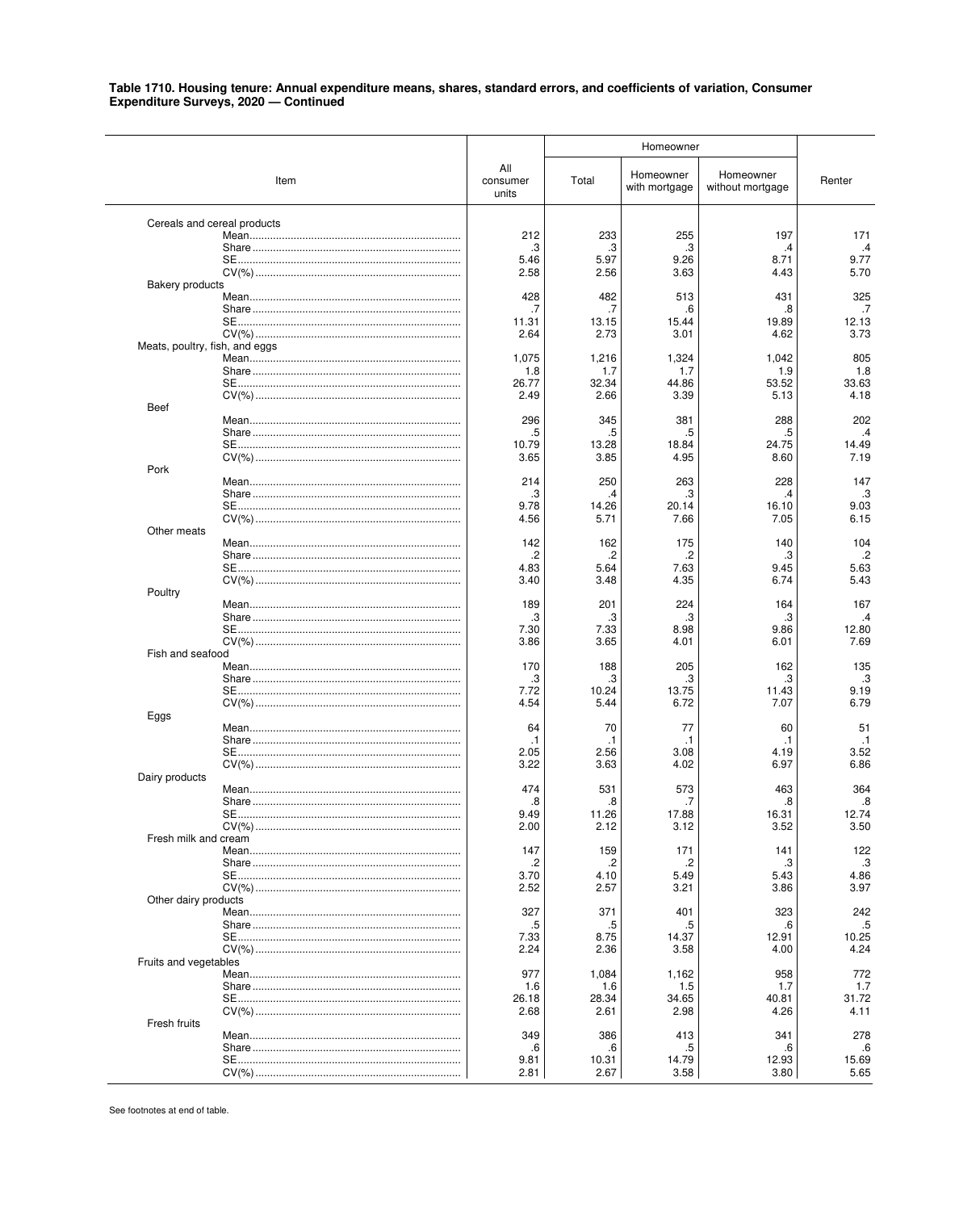|                        |                                                     |                          | Homeowner      |                            |                               |                |
|------------------------|-----------------------------------------------------|--------------------------|----------------|----------------------------|-------------------------------|----------------|
|                        | Item                                                | All<br>consumer<br>units | Total          | Homeowner<br>with mortgage | Homeowner<br>without mortgage | Renter         |
| Fresh vegetables       |                                                     |                          |                |                            |                               |                |
|                        |                                                     | 311                      | 348            | 378                        | 298                           | 241            |
|                        |                                                     | .5<br>7.66               | .5<br>9.46     | .5<br>12.48                | .5<br>13.72                   | .5<br>9.05     |
|                        |                                                     | 2.46                     | 2.72           | 3.30                       | 4.61                          | 3.76           |
| Processed fruits       |                                                     |                          |                |                            |                               |                |
|                        |                                                     | 125<br>.2                | 136<br>.2      | 142<br>.2                  | 125<br>.2                     | 105<br>$\cdot$ |
|                        |                                                     | 4.52                     | 5.96           | 6.42                       | 9.04                          | 5.83           |
|                        |                                                     | 3.61                     | 4.39           | 4.51                       | 7.21                          | 5.55           |
| Processed vegetables   |                                                     | 192                      | 215            | 228                        | 194                           | 149            |
|                        |                                                     | .3                       | .3             | .3                         | .4                            | .3             |
|                        |                                                     | 8.56                     | 9.45           | 11.29                      | 13.95                         | 9.82           |
|                        |                                                     | 4.46                     | 4.40           | 4.96                       | 7.18                          | 6.61           |
| Other food at home     |                                                     | 1,776                    | 1,981          | 2,151                      | 1,707                         | 1,382          |
|                        |                                                     | 2.9                      | 2.8            | 2.7                        | 3.1                           | 3.0            |
|                        |                                                     | 35.44                    | 43.58          | 55.54                      | 57.57                         | 48.42          |
|                        |                                                     | 2.00                     | 2.20           | 2.58                       | 3.37                          | 3.50           |
| Sugar and other sweets |                                                     | 166                      | 185            | 191                        | 176                           | 128            |
|                        |                                                     | .3                       | .3             | .2                         | .3                            | .3             |
|                        |                                                     | 5.45                     | 7.36           | 9.24                       | 9.08                          | 6.90           |
|                        |                                                     | 3.29                     | 3.97           | 4.83                       | 5.17                          | 5.38           |
| Fats and oils          |                                                     | 133                      | 147            | 157                        | 131                           | 104            |
|                        |                                                     | .2                       | .2             | .2                         | .2                            | $\cdot$        |
|                        |                                                     | 4.55                     | 5.58           | 6.36                       | 9.61                          | 6.26           |
|                        |                                                     | 3.43                     | 3.79           | 4.04                       | 7.34                          | 6.00           |
| Miscellaneous foods    |                                                     | 973                      | 1,081          | 1,199                      | 891                           | 765            |
|                        |                                                     | 1.6                      | 1.6            | 1.5                        | 1.6                           | 1.7            |
|                        |                                                     | 21.05                    | 27.21          | 38.23                      | 29.49                         | 28.73          |
|                        |                                                     | 2.16                     | 2.52           | 3.19                       | 3.31                          | 3.75           |
| Nonalcoholic beverages |                                                     | 455                      | 507            | 538                        | 455                           | 356            |
|                        |                                                     | .7                       | .7             | .7                         | 8.                            | .8             |
|                        |                                                     | 9.57                     | 11.10          | 12.62                      | 20.31                         | 16.09          |
|                        |                                                     | 2.10                     | 2.19           | 2.34                       | 4.46                          | 4.52           |
|                        | Food prepared by consumer unit on out-of-town trips | 50                       | 60             | 65                         | 54                            | 29             |
|                        |                                                     | $\cdot$ 1                | .1             | $\cdot$ 1                  | .1                            | $\cdot$ 1      |
|                        |                                                     | 2.73                     | 3.49           | 4.77                       | 4.72                          | 2.90           |
| Food away from home    |                                                     | 5.51                     | 5.79           | 7.35                       | 8.80                          | 10.02          |
|                        |                                                     | 2,375                    | 2,628          | 3,005                      | 2.022                         | 1,890          |
|                        |                                                     | 3.9                      | 3.8            | 3.8                        | 3.7                           | 4.1            |
|                        |                                                     | 63.73                    | 77.57          | 101.81                     | 105.93                        | 89.04          |
|                        |                                                     | 2.68                     | 2.95           | 3.39                       | 5.24                          | 4.71           |
| Alcoholic beverages    |                                                     |                          |                |                            |                               |                |
|                        |                                                     | 478                      | 573            | 664                        | 427                           | 296            |
|                        |                                                     | .8<br>20.88              | .8<br>29.13    | .8<br>35.09                | .8<br>40.11                   | .6<br>25.56    |
|                        |                                                     | 4.37                     | 5.08           | 5.28                       | 9.40                          | 8.65           |
|                        |                                                     |                          |                |                            |                               |                |
| Housing                |                                                     |                          |                |                            |                               |                |
|                        |                                                     | 21,409<br>34.9           | 22,866<br>32.9 | 27,294<br>34.4             | 16,447<br>29.8                | 18,609<br>40.8 |
|                        |                                                     | 244.84                   | 328.05         | 447.74                     | 342.90                        | 217.10         |
|                        |                                                     | 1.14                     | 1.43           | 1.64                       | 2.08                          | 1.17           |
| Shelter                |                                                     |                          |                |                            |                               |                |
|                        |                                                     | 12,604<br>20.5           | 12,384<br>17.8 | 15,686<br>19.8             | 7,648<br>13.9                 | 13,026<br>28.6 |
|                        |                                                     | 140.10                   | 175.60         | 250.77                     | 249.04                        | 172.97         |
|                        |                                                     | 1.11                     | 1.42           | 1.60                       | 3.26                          | 1.33           |
| Owned dwellings        |                                                     |                          |                |                            |                               |                |
|                        |                                                     | 7,473<br>12.2            | 11,317<br>16.3 | 14,713<br>18.5             | 6,447<br>11.7                 | 73<br>.2       |
|                        |                                                     | 107.20                   | 162.34         | 237.42                     | 170.35                        | 13.19          |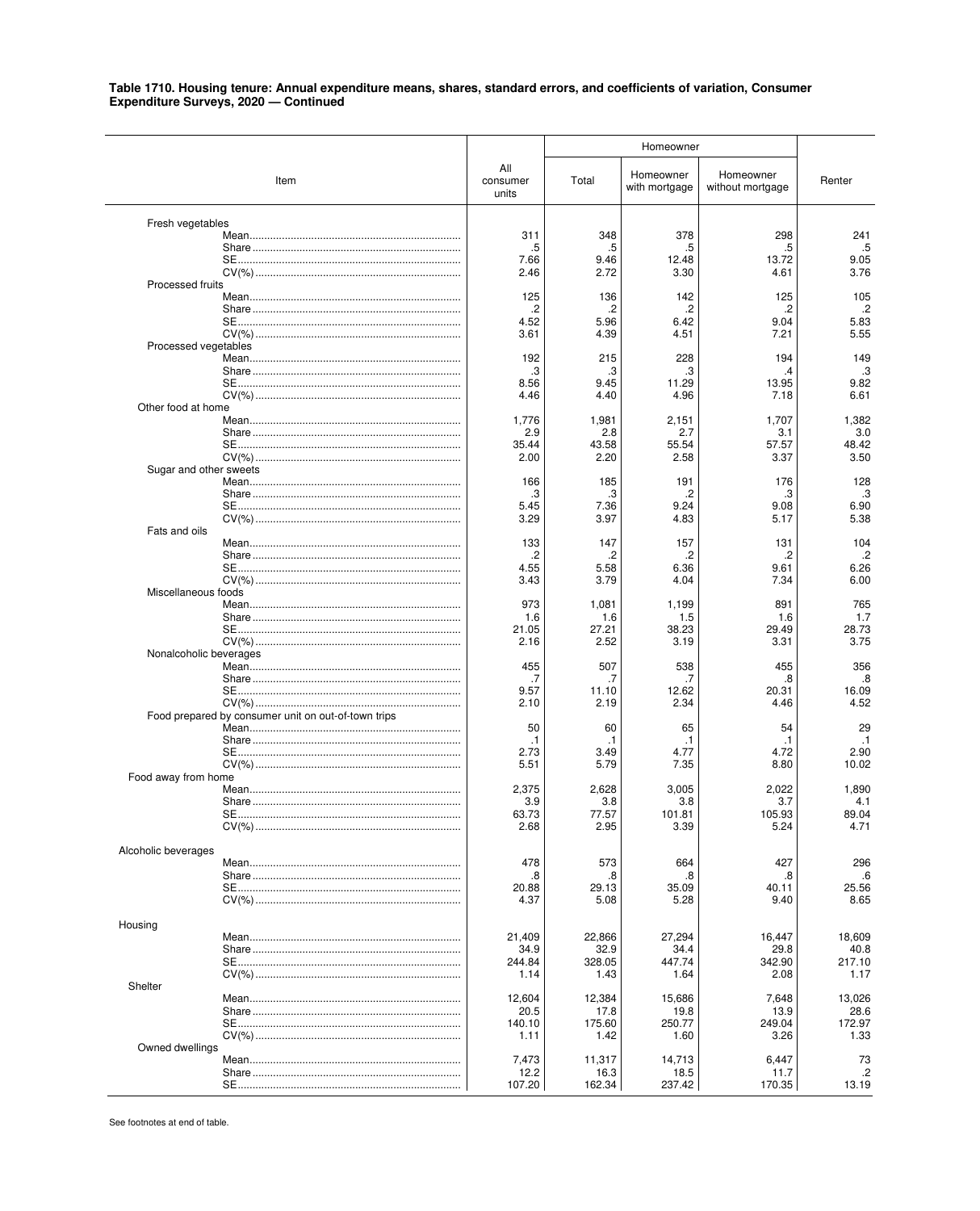|                                       |                                                  |                          | Homeowner     |                            |                               |                   |
|---------------------------------------|--------------------------------------------------|--------------------------|---------------|----------------------------|-------------------------------|-------------------|
|                                       | Item                                             | All<br>consumer<br>units | Total         | Homeowner<br>with mortgage | Homeowner<br>without mortgage | Renter            |
| Owned dwellings                       |                                                  |                          |               |                            |                               |                   |
|                                       | Mortgage interest and charges                    | 1.43                     | 1.43          | 1.61                       | 2.64                          | 18.00             |
|                                       |                                                  | 2,962                    | 4,488         | 7,538                      | 113                           | 24                |
|                                       |                                                  | 4.8<br>50.84             | 6.5<br>78.50  | 9.5<br>131.49              | 16.59                         | $\cdot$ 1<br>8.37 |
|                                       |                                                  | 1.72                     | 1.75          | 1.74                       | 14.69                         | 34.82             |
| Property taxes                        |                                                  |                          |               |                            |                               |                   |
|                                       |                                                  | 2,353<br>3.8             | 3,563<br>5.1  | 3,777<br>4.8               | 3,255<br>5.9                  | 26<br>$\cdot$ 1   |
|                                       |                                                  | 49.04                    | 74.36         | 82.99                      | 109.28                        | 4.85              |
|                                       | Maintenance, repairs, insurance, other expenses  | 2.08                     | 2.09          | 2.20                       | 3.36                          | 18.86             |
|                                       |                                                  | 2,158                    | 3,267         | 3,398                      | 3,079                         | 23                |
|                                       |                                                  | 3.5<br>55.65             | 4.7<br>83.69  | 4.3<br>123.21              | 5.6<br>136.26                 | $\cdot$ 1<br>5.38 |
|                                       |                                                  | 2.58                     | 2.56          | 3.63                       | 4.43                          | 22.88             |
| Rented dwellings                      |                                                  |                          |               |                            |                               |                   |
|                                       |                                                  | 4,408<br>7.2             | 128<br>.2     | 111<br>.1                  | 152<br>.3                     | 12,648<br>27.7    |
|                                       |                                                  | 63.34                    | 19.05         | 18.72                      | 33.40                         | 175.52            |
| Other lodging                         |                                                  | 1.44                     | 14.90         | 16.88                      | 21.94                         | 1.39              |
|                                       |                                                  | 722                      | 939           | 862                        | 1,049                         | 305               |
|                                       |                                                  | 1.2                      | 1.4           | 1.1                        | 1.9                           | .7                |
|                                       |                                                  | 40.39<br>5.59            | 60.25<br>6.42 | 39.43<br>4.57              | 137.54<br>13.11               | 25.03<br>8.20     |
| Utilities, fuels, and public services |                                                  |                          |               |                            |                               |                   |
|                                       |                                                  | 4,158<br>6.8             | 4,829<br>6.9  | 5,131<br>6.5               | 4,395<br>8.0                  | 2,866<br>6.3      |
|                                       |                                                  | 30.97                    | 34.77         | 43.20                      | 54.24                         | 47.43             |
| Natural gas                           |                                                  | .74                      | .72           | .84                        | 1.23                          | 1.65              |
|                                       |                                                  | 414                      | 513           | 536                        | 479                           | 226               |
|                                       |                                                  | .7                       | .7            | .7                         | 9                             | .5                |
|                                       |                                                  | 13.59<br>3.28            | 17.81<br>3.48 | 19.21<br>3.58              | 21.02<br>4.39                 | 9.26<br>4.10      |
| Electricity                           |                                                  |                          |               |                            |                               |                   |
|                                       |                                                  | 1,516<br>2.5             | 1,720<br>2.5  | 1,780<br>2.2               | 1,635<br>3.0                  | 1,122<br>2.5      |
|                                       |                                                  | 21.10                    | 22.65         | 23.48                      | 30.95                         | 26.01             |
| Fuel oil and other fuels              |                                                  | 1.39                     | 1.32          | 1.32                       | 1.89                          | 2.32              |
|                                       |                                                  | 105                      | 144           | 128                        | 167                           | 30                |
|                                       |                                                  | .2<br>7.17               | .2<br>9.63    | .2<br>10.38                | .3<br>13.97                   | $\cdot$ 1<br>4.45 |
|                                       |                                                  | 6.82                     | 6.68          | 8.11                       | 8.35                          | 14.83             |
| Telephone services                    |                                                  |                          |               |                            |                               |                   |
|                                       |                                                  | 1.441<br>2.3             | 1,582<br>2.3  | 1,754<br>2.2               | 1,336<br>2.4                  | 1,167<br>2.6      |
|                                       |                                                  | 13.62                    | 16.65         | 22.06                      | 28.68                         | 19.91             |
|                                       | Residential phone service, VOIP, and phone cards | .95                      | 1.05          | 1.26                       | 2.15                          | 1.71              |
|                                       |                                                  | 188                      | 233           | 183                        | 304                           | 101               |
|                                       |                                                  | .3<br>5.11               | .3<br>6.11    | .2<br>5.88                 | .6<br>10.75                   | $\cdot$<br>5.71   |
|                                       |                                                  | 2.72                     | 2.63          | 3.22                       | 3.53                          | 5.67              |
| Cellular phone service                |                                                  |                          |               |                            | 1,032                         |                   |
|                                       |                                                  | 1,253<br>2.0             | 1,350<br>1.9  | 1,572<br>2.0               | 1.9                           | 1,067<br>2.3      |
|                                       |                                                  | 12.80                    | 16.40         | 21.77                      | 27.28                         | 18.15             |
| Water and other public services       |                                                  | 1.02                     | 1.21          | 1.39                       | 2.64                          | 1.70              |
|                                       |                                                  | 682                      | 869           | 933                        | 778                           | 321               |
|                                       |                                                  | 1.1<br>14.27             | 1.3<br>18.82  | 1.2<br>19.36               | 1.4<br>22.88                  | .7<br>12.15       |
|                                       |                                                  | 2.09                     | 2.16          | 2.07                       | 2.94                          | 3.79              |
| Household operations                  |                                                  |                          |               |                            |                               |                   |
|                                       |                                                  | 1,465<br>2.4             | 1,782<br>2.6  | 2,004<br>2.5               | 1,461<br>2.6                  | 854<br>1.9        |
|                                       |                                                  | 35.64                    | 51.50         | 65.43                      | 76.18                         | 22.33             |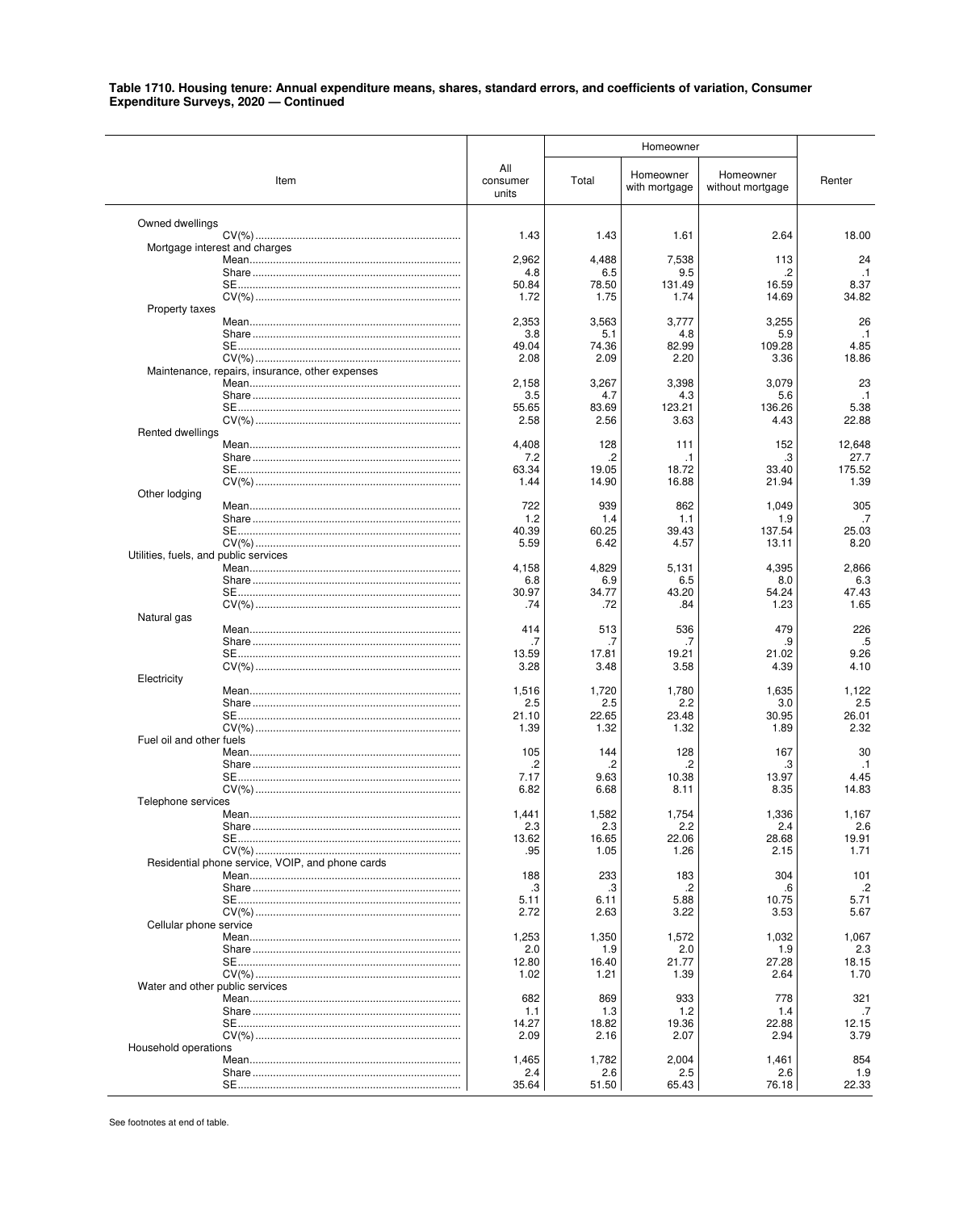|                                            |                          | Homeowner     |                            |                               |                    |
|--------------------------------------------|--------------------------|---------------|----------------------------|-------------------------------|--------------------|
| Item                                       | All<br>consumer<br>units | Total         | Homeowner<br>with mortgage | Homeowner<br>without mortgage | Renter             |
| Household operations                       | 2.43                     | 2.89          | 3.27                       | 5.21                          | 2.61               |
| Personal services                          |                          |               |                            |                               |                    |
|                                            | 347                      | 432           | 611                        | 176                           | 182                |
|                                            | .6<br>22.71              | .6<br>32.61   | .8<br>51.55                | .3<br>37.44                   | $\cdot$ 4<br>17.66 |
|                                            | 6.55                     | 7.55          | 8.44                       | 21.27                         | 9.70               |
| Other household expenses                   | 1,118                    | 1,349         | 1,393                      | 1,285                         | 672                |
|                                            | 1.8                      | 1.9           | 1.8                        | 2.3                           | 1.5                |
|                                            | 27.66                    | 38.73         | 30.73                      | 66.48                         | 20.27              |
| Housekeeping supplies                      | 2.47                     | 2.87          | 2.21                       | 5.17                          | 3.01               |
|                                            | 837                      | 1,010         | 1,067                      | 918                           | 503                |
|                                            | 1.4<br>31.96             | 1.5<br>43.92  | 1.3<br>49.34               | 1.7<br>93.35                  | 1.1<br>30.58       |
|                                            | 3.82                     | 4.35          | 4.62                       | 10.16                         | 6.08               |
| Laundry and cleaning supplies              | 170                      | 186           | 205                        | 156                           | 139                |
|                                            | .3                       | .3            | .3                         | з                             | .3                 |
|                                            | 8.53                     | 9.69          | 11.61                      | 15.66                         | 13.43              |
| Other household products                   | 5.01                     | 5.20          | 5.66                       | 10.04                         | 9.64               |
|                                            | 536                      | 663           | 698                        | 605                           | 293                |
|                                            | .9<br>28.38              | 1.0<br>40.79  | .9<br>44.91                | 1.1<br>88.41                  | .6<br>21.25        |
|                                            | 5.29                     | 6.15          | 6.43                       | 14.60                         | 7.25               |
| Postage and stationery                     |                          |               |                            |                               |                    |
|                                            | 130<br>.2                | 161<br>.2     | 163<br>.2                  | 157<br>.3                     | 71<br>$\cdot$      |
|                                            | 7.59                     | 10.78         | 12.49                      | 20.96                         | 10.04              |
| Household furnishings and equipment        | 5.83                     | 6.70          | 7.65                       | 13.35                         | 14.15              |
|                                            | 2,346                    | 2,861         | 3,406                      | 2,024                         | 1,359              |
|                                            | 3.8<br>137.92            | 4.1<br>210.55 | 4.3<br>331.72              | 3.7<br>116.57                 | 3.0<br>49.17       |
|                                            | 5.88                     | 7.36          | 9.74                       | 5.76                          | 3.62               |
| Household textiles                         |                          |               |                            |                               |                    |
|                                            | 116<br>.2                | 134<br>.2     | 164<br>.2                  | 85<br>2.                      | 82<br>.2           |
|                                            | 11.35                    | 16.34         | 24.22                      | 15.67                         | 17.57              |
| Furniture                                  | 9.78                     | 12.23         | 14.79                      | 18.38                         | 21.31              |
|                                            | 534                      | 603           | 726                        | 426                           | 401                |
|                                            | .9<br>17.56              | .9<br>29.15   | .9<br>36.88                | .8<br>39.16                   | .9<br>22.19        |
|                                            | 3.29                     | 4.83          | 5.08                       | 9.19                          | 5.53               |
| Floor coverings                            | 30                       | 38            | 42                         | 32                            | 14                 |
|                                            | (2)                      | $\cdot$ 1     | $\cdot$ 1                  | $\cdot$ 1                     | (2)                |
|                                            | 3.86                     | 5.93<br>15.48 | 9.14<br>21.53              | 6.40<br>19.74                 | 1.55<br>11.32      |
| Major appliances                           | 12.91                    |               |                            |                               |                    |
|                                            | 354                      | 458           | 504                        | 390                           | 154                |
|                                            | .6<br>14.31              | .7<br>18.77   | .6<br>28.14                | 28.31                         | .3<br>11.27        |
|                                            | 4.04                     | 4.10          | 5.58                       | 7.25                          | 7.31               |
| Small appliances, miscellaneous housewares | 135                      | 146           | 171                        | 108                           | 113                |
|                                            | .2                       | .2            | .2                         | .2                            | $\cdot$            |
|                                            | 8.60<br>6.38             | 11.39<br>7.79 | 18.56<br>10.87             | 10.27<br>9.53                 | 10.64<br>9.45      |
| Miscellaneous household equipment          |                          |               |                            |                               |                    |
|                                            | 1,178                    | 1,481         | 1,798                      | 982                           | 595                |
|                                            | 1.9<br>131.18            | 2.1<br>200.36 | 2.3<br>320.00              | 1.8<br>90.12                  | 1.3<br>34.37       |
|                                            | 11.14                    | 13.53         | 17.80                      | 9.18                          | 5.78               |
| Apparel and services                       |                          |               |                            |                               |                    |
|                                            | 1,434                    | 1,528         | 1,784                      | 1,121                         | 1,254              |
|                                            | 2.3                      | 2.2           | 2.2                        | 2.0                           | 2.8                |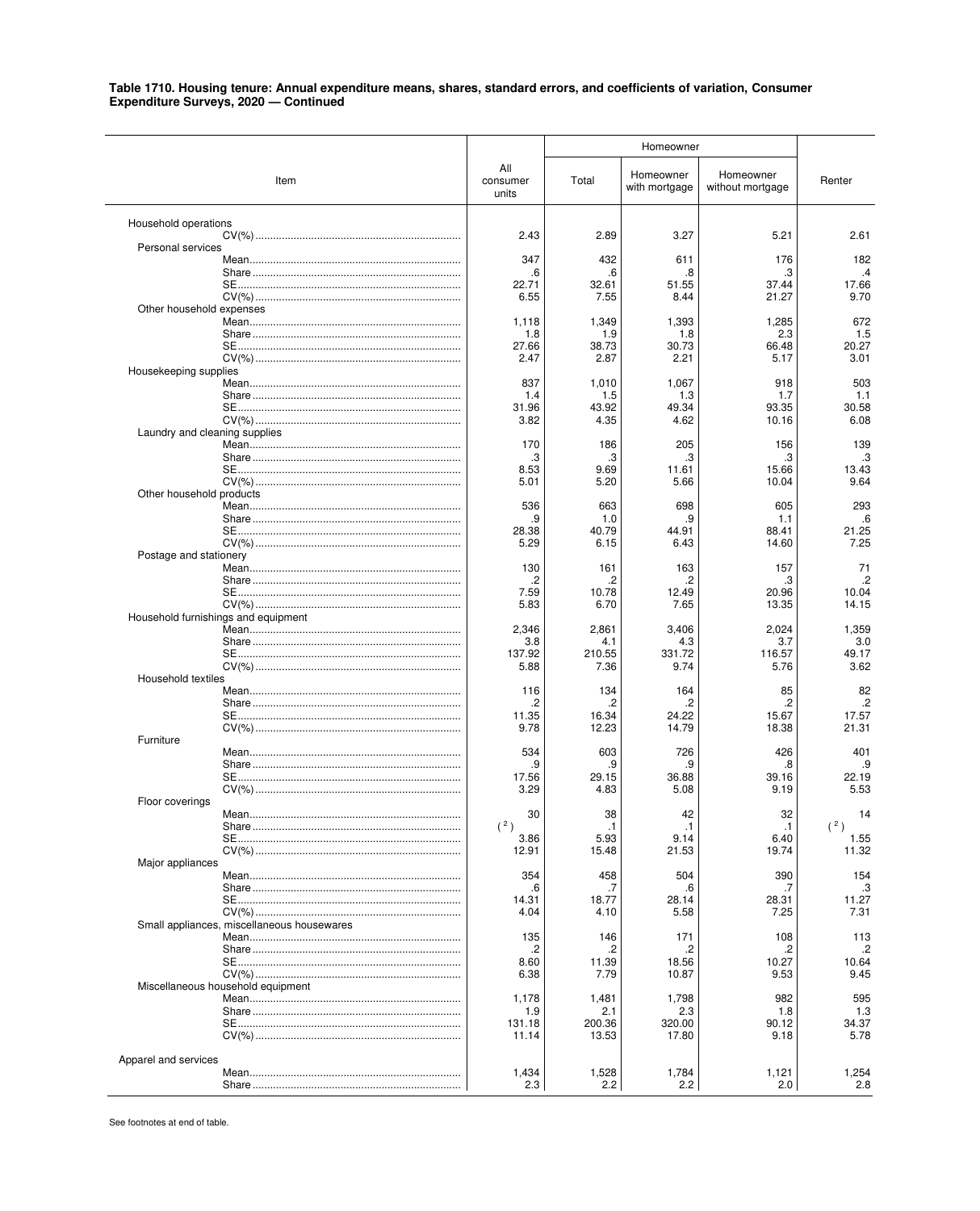#### Homeowner All Homeowner Homeowner Item consumer Total Renter with mortgage without mortgage units Apparel and services 52.39 **SE** 68.67 100.01 78.24 74.49 3.65 4.49 5.61 6.64 6.24 Men and boys 326 353 276 Mean 433 228  $\overline{5}$ 6.<br>27.97 5 .5  $\boldsymbol{\Delta}$  $23.56$  $33.67$  $50.85$  $26.46$ **SE** 11.75 10.15 7.22 9.55 11.62 Men, 16 and over Mean 240 260 311 179 201 Share...  $\mathbf{B}$  $\overline{.4}$ 27.43 **SE** 23.52 32.16 4947 21.21 9.80 12.36 15.92 11.84 13.63 Boys, 2 to 15 Mean. 86 92 122 49 74  $\cdot$ .2  $\cdot$  $\cdot$ 1  $\cdot$ 1  $\cdot$ 1 5.07 7.70 10.74 8.90 **SE....** 6.45 5.88 8.32 8.80 18.29 8.67 Women and girls Mean. 545 604 706 441 431  $.9$ .g .c .8 q **SE.....** 27.60 34.53 49.82  $36.35$ 41.04  $507$ 5.71 7.05 8.25 9.52 Women, 16 and over 456 504 574 389 365 Mean Share that the state of the state of the state of the state of the state of the state of the state of the state of the state of the state of the state of the state of the state of the state of the state of the state of the  $\overline{7}$  $\overline{7}$  $.8$ -7  $40.54$ **SF** 24 70 28.79 42.65 34 99 5.42 5.72 7.43 8.99 11.12 Girls, 2 to 15 89 132 Mean 101 51 67  $\overline{2}$  $\cdot$ 1  $\cdot$ 1 8.22 12.35 18.60 10.53 9.25 9.24 12.27 14.08 20.54 13.90 Children under 2 68 68 83 42 68 Mean.  $.2\phantom{0}$  $\cdot$ 1  $\cdot$ 1 .1  $\cdot$ 1 6.06 6.88 9.82 11.47 11.14  $CV(\% )$ ....... 8.92 10.19 11.78 27.19 16.27 Footwear Mean.. 314 340 398 247 263  $\overline{5}$  $.6$  $.5\,$ 5  $\mathcal{A}$ SE................................... 25.76 34.64  $51.21$  $32.71$ 26.84 10.18 12.88 13.24 10.19  $8.21$ Other apparel products and services 181 215 Mean 163 164 164 Share and the state of the state of the state of the state of the state of the state of the state of the state 3  $\overline{2}$  $\overline{2}$ -3 .5 10.89  $25.45$ **SF** 12.22 17.63 17.58 7.49 10.75 10.74 11.81 6.01 Transportation 9,826 11,178 12,695 9,001 7,223 Mean. 16.0  $16.1$ 16.0 16.3 15.8 **SF** 192.59 263.70 411.39 374.62 229.71 1.96 2.36  $3.24$ 4.16  $3.18$ (net outlay) Vehicle purchases Mean........ 4,523 5,295 5,983 4,308 3,037  $7.4$ 7.6  $7.5$ 7.8 Share. 6.7 178.25 249.89 394.57 349.51 216.17  $CV(% )$ ............. 3.94 4.72 6.59 8.11 7.12 Cars and trucks, new Mean. 2,089 2,677 2,947 2,289 958 Share and the state of the state of the state of the state of the state of the state of the state of the state of the state of the state of the state of the state of the state of the state of the state of the state of the  $3.4$  $38$  $37$ 42  $21$ 133.72 188.04  $313.28$  $325.68$ 163.42  $SE$ ....  $CV(\% )$ 6.40 7.03  $1063$ 14 23 17.05 Cars and trucks, used 2,360 2,528 2,035 Mean 2,919 1,968  $38$  $36$  $37$  $36$ 4.5 275.90 **SF** 14846 204.86 204.97 175.46 6.29 8.10 9.45 10.41 8.62 Other vehicles  $75\,$ 90 51 Mean 118 44

### Table 1710. Housing tenure: Annual expenditure means, shares, standard errors, and coefficients of variation, Consumer Expenditure Surveys, 2020 - Continued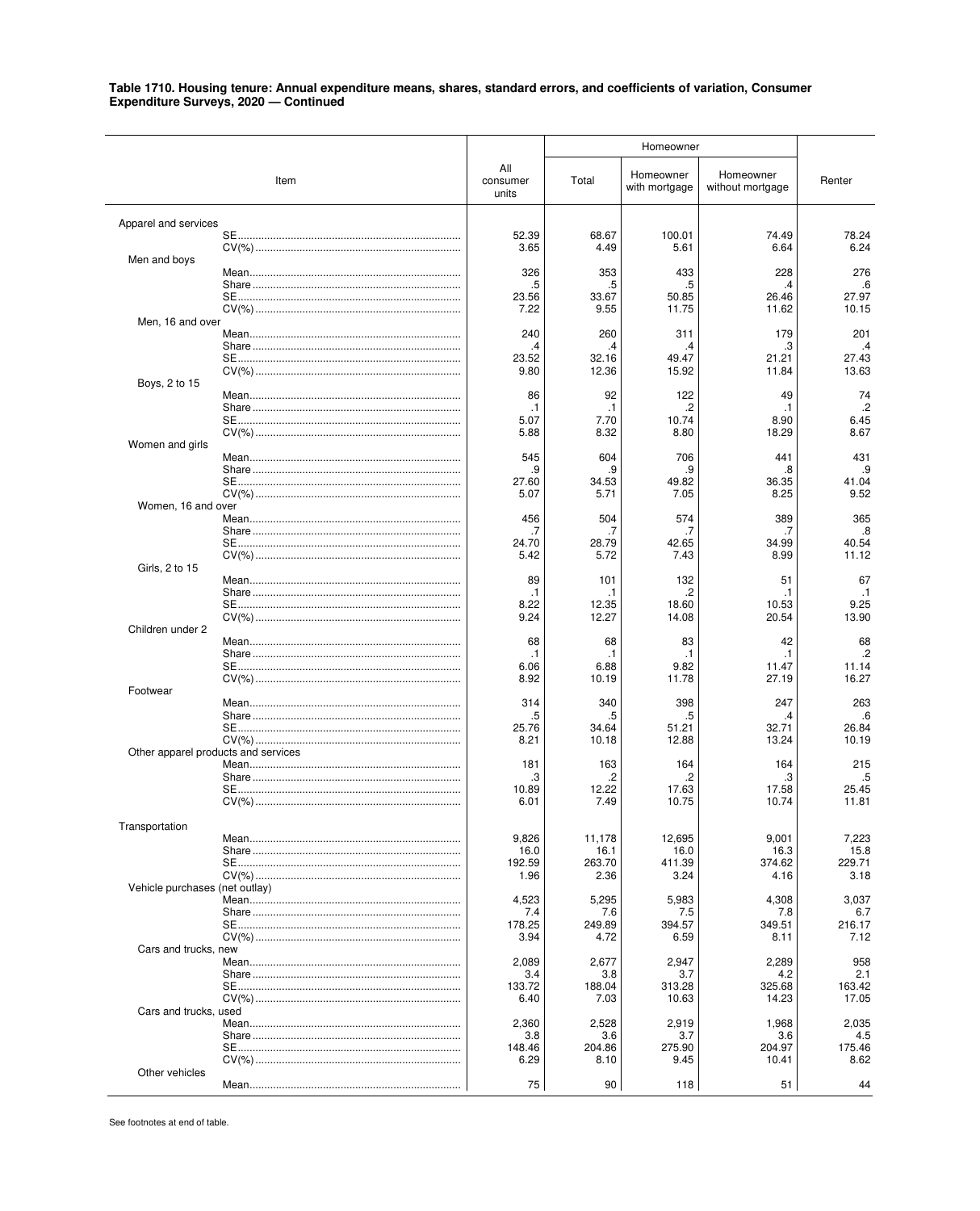|                                      |                                                     |                          | Homeowner      |                            |                               |                |
|--------------------------------------|-----------------------------------------------------|--------------------------|----------------|----------------------------|-------------------------------|----------------|
|                                      | Item                                                | All<br>consumer<br>units | Total          | Homeowner<br>with mortgage | Homeowner<br>without mortgage | Renter         |
| Other vehicles                       |                                                     |                          |                |                            |                               |                |
|                                      |                                                     | $\cdot$ 1                | $\cdot$ 1      | $\cdot$ 1                  | .1                            | $\cdot$ 1      |
|                                      |                                                     | 27.92<br>37.43           | 40.91<br>45.25 | 64.00<br>54.29             | 37.52<br>73.58                | 24.14<br>54.65 |
| Gasoline, other fuels, and motor oil |                                                     |                          |                |                            |                               |                |
|                                      |                                                     | 1,568                    | 1,723          | 1,945                      | 1,406                         | 1,270          |
|                                      |                                                     | 2.6<br>18.09             | 2.5<br>18.03   | 2.5<br>22.88               | 2.5<br>22.15                  | 2.8<br>28.77   |
|                                      |                                                     | 1.15                     | 1.05           | 1.18                       | 1.58                          | 2.27           |
| Other vehicle expenses               |                                                     |                          |                |                            |                               |                |
|                                      |                                                     | 3,471<br>5.7             | 3,892<br>5.6   | 4,473<br>5.6               | 3,059<br>5.5                  | 2,659<br>5.8   |
|                                      |                                                     | 46.25                    | 51.42          | 68.95                      | 84.19                         | 66.05          |
|                                      |                                                     | 1.33                     | 1.32           | 1.54                       | 2.75                          | 2.48           |
| Vehicle finance charges              |                                                     | 258                      | 300            | 394                        |                               | 177            |
|                                      |                                                     | .4                       | .4             | .5                         | 166<br>.3                     | .4             |
|                                      |                                                     | 6.09                     | 7.48           | 11.72                      | 7.97                          | 8.04           |
|                                      |                                                     | 2.36                     | 2.49           | 2.97                       | 4.80                          | 4.55           |
| Maintenance and repairs              |                                                     | 879                      | 1,015          | 1,125                      | 858                           | 618            |
|                                      |                                                     | 1.4                      | 1.5            | 1.4                        | 1.6                           | 1.4            |
|                                      |                                                     | 16.93                    | 21.71          | 33.73                      | 37.62                         | 24.80          |
|                                      | Vehicle rental, leases, licenses, and other charges | 1.93                     | 2.14           | 3.00                       | 4.38                          | 4.01           |
|                                      |                                                     | 758                      | 845            | 997                        | 628                           | 591            |
|                                      |                                                     | 1.2                      | 1.2            | 1.3                        | 1.1                           | 1.3            |
|                                      |                                                     | 26.69<br>3.52            | 36.62<br>4.33  | 48.76<br>4.89              | 60.86<br>9.70                 | 36.04<br>6.10  |
| Vehicle insurance                    |                                                     |                          |                |                            |                               |                |
|                                      |                                                     | 1,575                    | 1,731          | 1,957                      | 1,407                         | 1,274          |
|                                      |                                                     | 2.6                      | 2.5            | 2.5                        | 2.6                           | 2.8            |
|                                      |                                                     | 20.18<br>1.28            | 23.53<br>1.36  | 33.13<br>1.69              | 26.42<br>1.88                 | 29.65<br>2.33  |
| Public and other transportation      |                                                     |                          |                |                            |                               |                |
|                                      |                                                     | 263                      | 267            | 294                        | 228                           | 257            |
|                                      |                                                     | $\cdot^4$<br>16.27       | .4<br>19.97    | .4<br>26.54                | .4<br>26.36                   | .6<br>20.04    |
|                                      |                                                     | 6.18                     | 7.48           | 9.03                       | 11.56                         | 7.81           |
|                                      |                                                     |                          |                |                            |                               |                |
| Healthcare                           |                                                     | 5,177                    | 6,309          | 6,229                      | 6,424                         | 2,999          |
|                                      |                                                     | 8.4                      | 9.1            | 7.8                        | 11.7                          | 6.6            |
|                                      |                                                     | 75.20                    | 91.81          | 114.33                     | 129.49                        | 81.29          |
| Health insurance                     |                                                     | 1.45                     | 1.46           | 1.84                       | 2.02                          | 2.71           |
|                                      |                                                     | 3,667                    | 4,473          | 4,371                      | 4,619                         | 2,115          |
|                                      |                                                     | 6.0                      | 6.4            | 5.5                        | 8.4                           | 4.6            |
|                                      |                                                     | 58.26<br>1.59            | 73.40<br>1.64  | 99.63<br>2.28              | 85.67<br>1.85                 | 59.52<br>2.81  |
| <b>Medical services</b>              |                                                     |                          |                |                            |                               |                |
|                                      |                                                     | 864                      | 1,054          | 1,126                      | 951                           | 498            |
|                                      |                                                     | 1.4<br>33.20             | 1.5<br>43.94   | 1.4<br>66.92               | 1.7<br>58.25                  | 1.1<br>44.40   |
|                                      |                                                     | 3.84                     | 4.17           | 5.94                       | 6.12                          | 8.92           |
| Drugs                                |                                                     |                          |                |                            |                               |                |
|                                      |                                                     | 476<br>.8                | 571<br>.8      | 540                        | 617<br>1.1                    | 294<br>.6      |
|                                      |                                                     | 20.14                    | 27.23          | 37.80                      | 38.60                         | 17.83          |
|                                      |                                                     | 4.23                     | 4.77           | 7.00                       | 6.26                          | 6.07           |
| Medical supplies                     |                                                     | 170                      | 210            | 191                        | 237                           | 93             |
|                                      |                                                     | .3                       | .3             | .2                         | .4                            | $\cdot$ .2     |
|                                      |                                                     | 8.73                     | 11.14          | 11.55                      | 21.54                         | 8.56           |
|                                      |                                                     | 5.14                     | 5.32           | 6.04                       | 9.10                          | 9.22           |
| Entertainment                        |                                                     |                          |                |                            |                               |                |
|                                      |                                                     | 2,912                    | 3,579          | 3,868                      | 3,167                         | 1,629          |
|                                      |                                                     | 4.7                      | 5.1            | 4.9                        | 5.7                           | 3.6            |
|                                      |                                                     | 145.17<br>4.98           | 210.07<br>5.87 | 263.72<br>6.82             | 327.68<br>10.35               | 83.06<br>5.10  |
|                                      |                                                     |                          |                |                            |                               |                |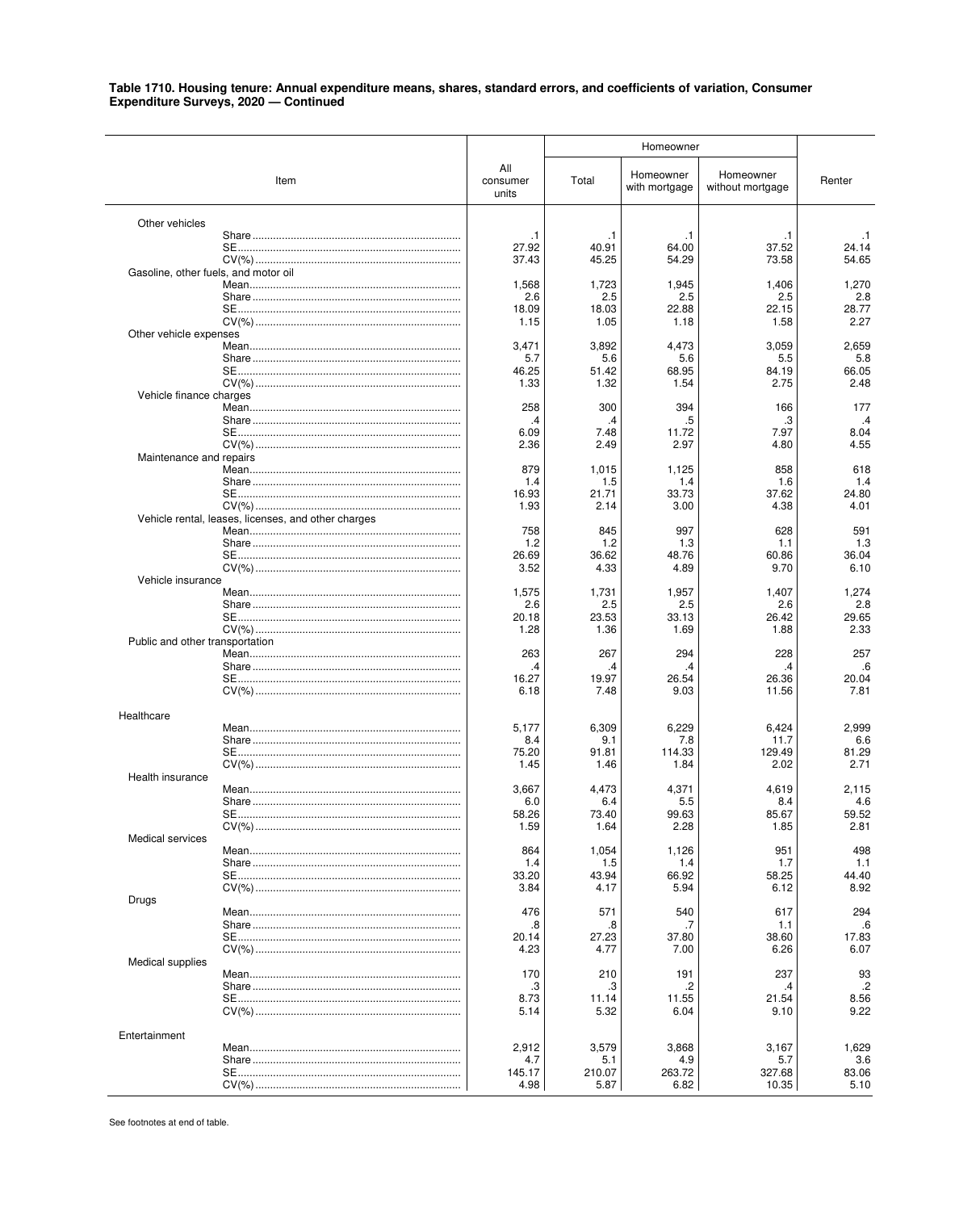|                                       |                                                       |                          | Homeowner       |                            |                               |                |
|---------------------------------------|-------------------------------------------------------|--------------------------|-----------------|----------------------------|-------------------------------|----------------|
|                                       | Item                                                  | All<br>consumer<br>units | Total           | Homeowner<br>with mortgage | Homeowner<br>without mortgage | Renter         |
| Fees and admissions                   |                                                       |                          |                 |                            |                               |                |
|                                       |                                                       | 425                      | 543             | 639                        | 403                           | 196            |
|                                       |                                                       | .7<br>20.89              | .8<br>30.08     | .8<br>41.35                | .7<br>36.39                   | .4<br>17.18    |
|                                       |                                                       | 4.92                     | 5.54            | 6.47                       | 9.03                          | 8.77           |
|                                       | Audio and visual equipment and services               |                          |                 |                            |                               |                |
|                                       |                                                       | 1,049                    | 1,193           | 1,229                      | 1,137                         | 772            |
|                                       |                                                       | 1.7<br>25.34             | 1.7<br>35.36    | 1.5<br>46.35               | 2.1<br>50.19                  | 1.7<br>29.92   |
|                                       |                                                       | 2.42                     | 2.96            | 3.77                       | 4.41                          | 3.88           |
|                                       | Pets, toys, hobbies, and playground equipment         |                          |                 |                            |                               |                |
|                                       |                                                       | 859                      | 1,065           | 1,012                      | 1,157                         | 466            |
|                                       |                                                       | 1.4                      | 1.5             | 1.3<br>63.04               | 2.1<br>318.12                 | 1.0<br>62.62   |
|                                       |                                                       | 87.73<br>10.21           | 133.06<br>12.50 | 6.23                       | 27.50                         | 13.44          |
| Pets                                  |                                                       |                          |                 |                            |                               |                |
|                                       |                                                       | 690                      | 868             | 788                        | 1,005                         | 347            |
|                                       |                                                       | 1.1                      | 1.2             | 1.0                        | 1.8                           | .8             |
|                                       |                                                       | 90.72<br>13.15           | 134.78<br>15.53 | 59.96<br>7.61              | 316.54<br>31.50               | 58.32<br>16.79 |
|                                       | Toys, hobbies, and playground equipment               |                          |                 |                            |                               |                |
|                                       |                                                       | 170                      | 196             | 224                        | 152                           | 118            |
|                                       |                                                       | .3                       | .3              | .3                         | .3                            | .3             |
|                                       |                                                       | 13.39                    | 16.53           | 20.62                      | 28.89                         | 21.97          |
|                                       | Other entertainment supplies, equipment, and services | 7.89                     | 8.41            | 9.20                       | 19.05                         | 18.54          |
|                                       |                                                       | 579                      | 778             | 988                        | 470                           | 196            |
|                                       |                                                       | .9                       | 1.1             | 1.2                        | .9                            | $\cdot$        |
|                                       |                                                       | 101.44                   | 151.81          | 246.27                     | 113.64                        | 25.75          |
|                                       |                                                       | 17.52                    | 19.51           | 24.93                      | 24.17                         | 13.15          |
| Personal care products and services   |                                                       |                          |                 |                            |                               |                |
|                                       |                                                       | 646                      | 722             | 809                        | 586                           | 502            |
|                                       |                                                       | 1.1                      | 1.0             | 1.0                        | 1.1                           | 1.1            |
|                                       |                                                       | 16.47                    | 21.94           | 34.33                      | 23.23                         | 26.22          |
|                                       |                                                       | 2.55                     | 3.04            | 4.24                       | 3.96                          | 5.23           |
| Reading                               |                                                       |                          |                 |                            |                               |                |
|                                       |                                                       | 114                      | 139             | 133                        | 152                           | 65             |
|                                       |                                                       | .2                       | .2              | .2                         | .3                            | $\cdot$ 1      |
|                                       |                                                       | 8.15<br>7.16             | 11.59<br>8.31   | 15.39<br>11.61             | 13.14<br>8.65                 | 5.81<br>8.95   |
|                                       |                                                       |                          |                 |                            |                               |                |
| Education                             |                                                       |                          |                 |                            |                               |                |
|                                       |                                                       | 1,271                    | 1,445           | 1,757                      | 994                           | 938            |
|                                       |                                                       | 2.1<br>92.39             | 2.1<br>111.92   | 2.2<br>126.42              | 1.8<br>169.75                 | 2.1<br>130.95  |
|                                       |                                                       | 7.27                     | 7.75            | 7.19                       | 17.08                         | 13.96          |
|                                       |                                                       |                          |                 |                            |                               |                |
| Tobacco products and smoking supplies |                                                       |                          |                 |                            |                               |                |
|                                       |                                                       | 315                      | 289             | 300                        | 272                           | 365            |
|                                       |                                                       | .5<br>10.44              | .4<br>12.88     | .4<br>17.82                | .5<br>18.23                   | .8<br>15.36    |
|                                       |                                                       | 3.32                     | 4.46            | 5.93                       | 6.71                          | 4.21           |
|                                       |                                                       |                          |                 |                            |                               |                |
| Miscellaneous                         |                                                       |                          |                 |                            |                               |                |
|                                       |                                                       | 907<br>1.5               | 1,082<br>1.6    | 1,176<br>1.5               | 941<br>1.7                    | 570<br>1.3     |
|                                       |                                                       | 43.29                    | 59.48           | 60.67                      | 107.53                        | 40.87          |
|                                       |                                                       | 4.77                     | 5.50            | 5.16                       | 11.42                         | 7.17           |
|                                       |                                                       |                          |                 |                            |                               |                |
| Cash contributions                    |                                                       | 2,283                    | 2,965           | 2,668                      | 3,390                         | 970            |
|                                       |                                                       | 3.7                      | 4.3             | 3.4                        | 6.1                           | 2.1            |
|                                       |                                                       | 175.86                   | 260.22          | 347.29                     | 239.07                        | 75.26          |
|                                       |                                                       | 7.70                     | 8.78            | 13.02                      | 7.05                          | 7.76           |
|                                       |                                                       |                          |                 |                            |                               |                |
| Personal insurance and pensions       |                                                       | 7,246                    | 8,699           | 11,007                     | 5,387                         | 4,449          |
|                                       |                                                       | 11.8                     | 12.5            | 13.9                       | 9.8                           | 9.8            |
|                                       |                                                       | 108.92                   | 142.93          | 196.53                     | 201.97                        | 98.74          |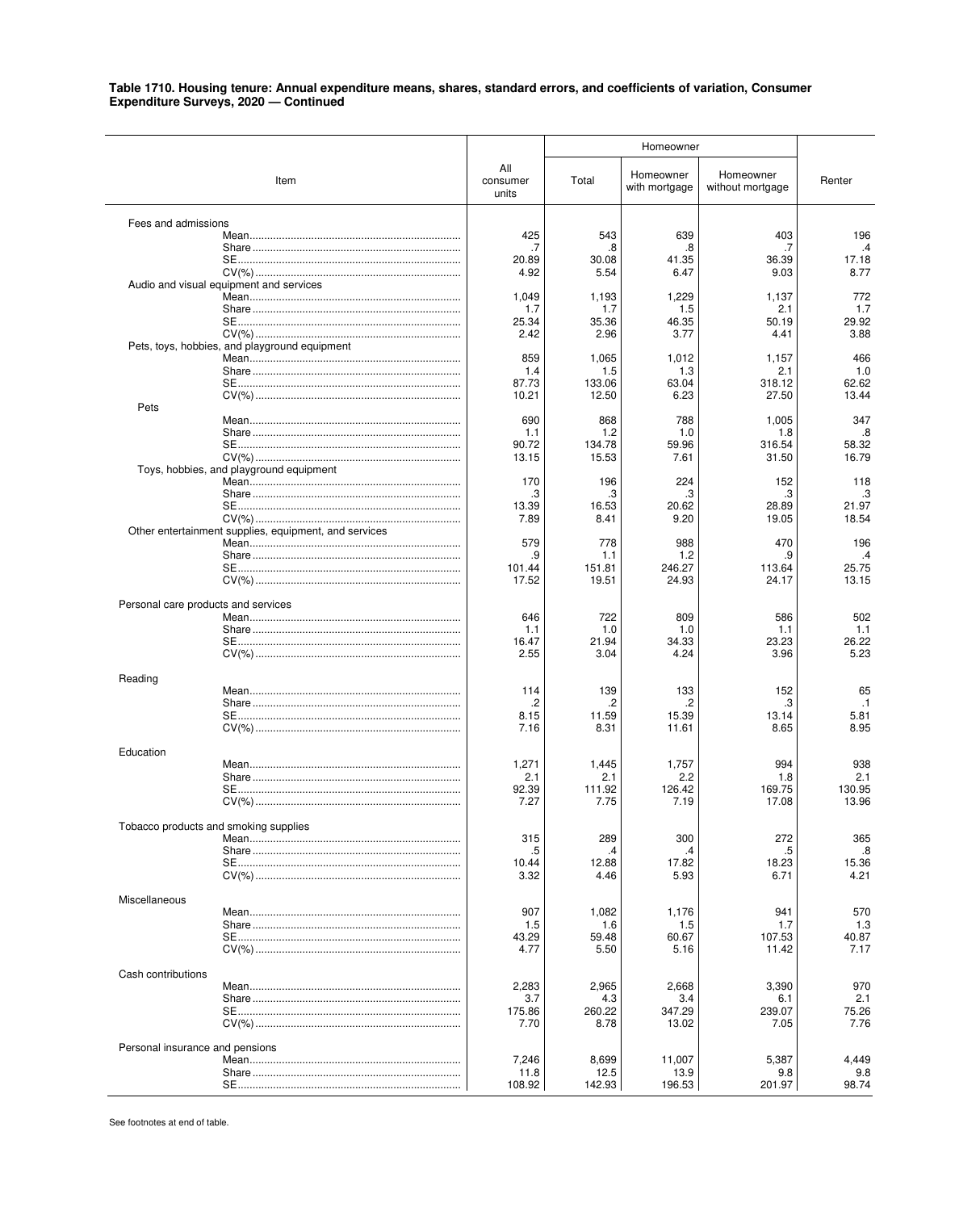|                                                                                                       |                          | Homeowner             |                            |                               |                    |
|-------------------------------------------------------------------------------------------------------|--------------------------|-----------------------|----------------------------|-------------------------------|--------------------|
| Item                                                                                                  | All<br>consumer<br>units | Total                 | Homeowner<br>with mortgage | Homeowner<br>without mortgage | Renter             |
| Personal insurance and pensions                                                                       |                          |                       |                            |                               |                    |
| Life and other personal insurance                                                                     | 1.50                     | 1.64                  | 1.79                       | 3.75                          | 2.22               |
|                                                                                                       | 486                      | 634                   | 713                        | 521                           | 200                |
|                                                                                                       | .8<br>16.21              | .9<br>23.80           | .9<br>29.89                | .9<br>32.36                   | .4<br>14.06        |
| Pensions and Social Security                                                                          | 3.34                     | 3.75                  | 4.19                       | 6.21                          | 7.03               |
|                                                                                                       | 6,760                    | 8,064                 | 10,294                     | 4,866                         | 4,249              |
|                                                                                                       | 11.0<br>101.94           | 11.6<br>134.17        | 13.0<br>186.80             | 8.8<br>193.00                 | 9.3<br>97.87       |
|                                                                                                       | 1.51                     | 1.66                  | 1.81                       | 3.97                          | 2.30               |
| Sources of income and personal taxes:                                                                 |                          |                       |                            |                               |                    |
| Income before taxes                                                                                   |                          |                       |                            |                               |                    |
|                                                                                                       | \$84,352<br>1,260.38     | \$100,004<br>1,721.55 | \$118,281<br>2,083.75      | \$73,788<br>3.049.16          | \$54,222<br>985.76 |
|                                                                                                       | 1.49                     | 1.72                  | 1.76                       | 4.13                          | 1.82               |
| Wages and salaries                                                                                    | 65.449                   | 76,457                | 99,522                     | 43,373                        | 44,259             |
|                                                                                                       | 77.6                     | 76.5                  | 84.1                       | 58.8                          | 81.6               |
|                                                                                                       | 999.71<br>1.53           | 1,333.34<br>1.74      | 1,802.87<br>1.81           | 2,238.65<br>5.16              | 880.62<br>1.99     |
| Self-employment income                                                                                |                          |                       |                            |                               |                    |
|                                                                                                       | 5,808<br>6.9             | 7,283<br>7.3          | 8,169<br>6.9               | 6,011<br>8.1                  | 2,968<br>5.5       |
|                                                                                                       | 438.28                   | 603.63                | 842.59                     | 833.04                        | 332.65             |
| Social Security, private and government retirement                                                    | 7.55                     | 8.29                  | 10.31                      | 13.86                         | 11.21              |
|                                                                                                       | 9,493<br>11.3            | 12,219<br>12.2        | 7,313<br>6.2               | 19,255<br>26.1                | 4,248<br>7.8       |
|                                                                                                       | 229.45                   | 354.47                | 287.74                     | 895.00                        | 194.94             |
| Interest, dividends, rental income, other property income                                             | 2.42                     | 2.90                  | 3.93                       | 4.65                          | 4.59               |
|                                                                                                       | 1,963                    | 2,755                 | 1,889                      | 3,998                         | 437                |
|                                                                                                       | 2.3<br>171.92            | 2.8<br>256.37         | 1.6<br>187.40              | 5.4<br>454.96                 | .8<br>61.72        |
|                                                                                                       | 8.76                     | 9.30                  | 9.92                       | 11.38                         | 14.13              |
| Public assistance, Supplemental Security Income, Supplementary<br>Nutrition Assistance Program (SNAP) |                          |                       |                            |                               |                    |
|                                                                                                       | 458                      | 289                   | 286                        | 293                           | 785                |
|                                                                                                       | .5<br>28.46              | .3<br>30.19           | .2<br>35.66                | .4<br>48.41                   | 1.4<br>44.72       |
| Unemployment and workers' compensation, veterans' benefits,                                           | 6.21                     | 10.46                 | 12.47                      | 16.53                         | 5.70               |
| and regular contributions for support                                                                 |                          |                       |                            |                               |                    |
|                                                                                                       | 902<br>1.1               | 845<br>8.             | 965<br>.8                  | 671<br>9                      | 1,013<br>1.9       |
|                                                                                                       | 71.85                    | 68.19                 | 88.96                      | 86.22                         | 122.01             |
| Other income                                                                                          | 7.96                     | 8.07                  | 9.21                       | 12.84                         | 12.04              |
|                                                                                                       | 278                      | 157                   | 136                        | 186                           | 512                |
|                                                                                                       | .3<br>26.87              | .2<br>31.51           | $\cdot$ 1<br>22.43         | .3<br>65.76                   | .9<br>38.29        |
|                                                                                                       | 9.65                     | 20.09                 | 16.46                      | 35.26                         | 7.47               |
| Personal taxes (contains some imputed values)                                                         |                          |                       |                            |                               |                    |
|                                                                                                       | 9,402<br>11.1            | 12,589<br>12.6        | 14,785<br>12.5             | 9,438<br>12.8                 | 3,269<br>6.0       |
|                                                                                                       | 740.16                   | 1,092.76              | 570.36                     | 2,423.88                      | 245.12             |
| Federal income taxes                                                                                  | 7.87                     | 8.68                  | 3.86                       | 25.68                         | 7.50               |
|                                                                                                       | 8,812                    | 11,545                | 13,111                     | 9,299                         | 3,551              |
|                                                                                                       | 10.4<br>653.61           | 11.5<br>969.18        | 11.1<br>452.80             | 12.6<br>2,220.95              | 6.5<br>196.34      |
|                                                                                                       | 7.42                     | 8.39                  | 3.45                       | 23.88                         | 5.53               |
| Stimulus payment (new UCC Q20202)#                                                                    | $-1,911$                 | $-2,063$              | $-2,228$                   | $-1,825$                      | $-1,619$           |
|                                                                                                       | $-2.3$<br>40.69          | -2.1<br>51.67         | $-1.9$<br>57.25            | $-2.5$<br>68.21               | $-3.0$<br>55.41    |
|                                                                                                       |                          |                       |                            |                               |                    |